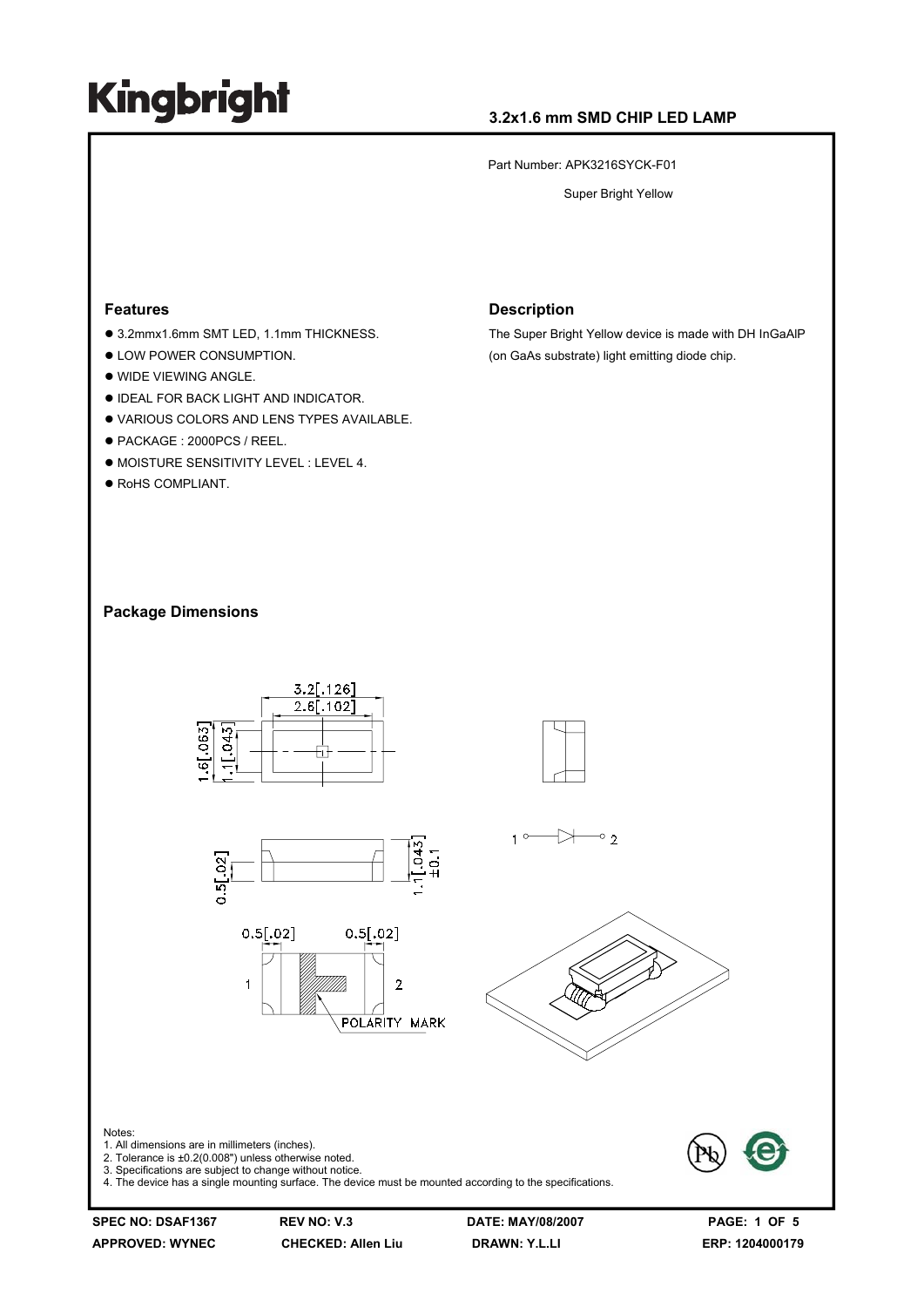#### **Selection Guide**

| ociociion ouiuc |                               |                    |      |                        |                             |  |  |  |
|-----------------|-------------------------------|--------------------|------|------------------------|-----------------------------|--|--|--|
| Part No.        | <b>Dice</b>                   | Lens Type          |      | Iv (mcd) [2]<br>@ 20mA | <b>Viewing</b><br>Angle [1] |  |  |  |
|                 |                               |                    | Min. | Typ.                   | 201/2                       |  |  |  |
| APK3216SYCK-F01 | Super Bright Yellow (InGaAIP) | <b>WATER CLEAR</b> | 36   | 120                    | $90^{\circ}$                |  |  |  |

Notes:

1. θ1/2 is the angle from optical centerline where the luminous intensity is 1/2 the optical centerline value.

2. Luminous intensity/ luminous Flux: +/-15%.

#### **Electrical / Optical Characteristics at TA=25°C**

| Symbol              | <b>Parameter</b>         | <b>Device</b>              | Typ. | Max. | <b>Units</b> | <b>Test Conditions</b> |
|---------------------|--------------------------|----------------------------|------|------|--------------|------------------------|
| λpeak               | Peak Wavelength          | Super Bright Yellow        | 590  |      | nm           | $IF=20mA$              |
| <b>AD [1]</b>       | Dominant Wavelength      | <b>Super Bright Yellow</b> | 590  |      | nm           | $IF=20mA$              |
| $\Delta\lambda$ 1/2 | Spectral Line Half-width | <b>Super Bright Yellow</b> | 20   |      | nm           | $IF=20mA$              |
| C                   | Capacitance              | <b>Super Bright Yellow</b> | 20   |      | рF           | VF=0V;f=1MHz           |
| VF [2]              | <b>Forward Voltage</b>   | Super Bright Yellow        | 2    | 2.5  | v            | $IF=20mA$              |
| <b>IR</b>           | Reverse Current          | <b>Super Bright Yellow</b> |      | 10   | uA           | $V_R = 5V$             |

Notes:

1.Wavelength: +/-1nm.

2. Forward Voltage: +/-0.1V.

### **Absolute Maximum Ratings at TA=25°C**

| <b>Parameter</b>             | <b>Super Bright Yellow</b>           | <b>Units</b> |  |
|------------------------------|--------------------------------------|--------------|--|
| Power dissipation            | 75                                   | mW           |  |
| DC Forward Current           | 30                                   | mA           |  |
| Peak Forward Current [1]     | 175                                  | mA           |  |
| Reverse Voltage              | 5                                    |              |  |
| <b>Operating Temperature</b> | -40 $^{\circ}$ C To +85 $^{\circ}$ C |              |  |
| Storage Temperature          | -40 $^{\circ}$ C To +85 $^{\circ}$ C |              |  |

Note:

1. 1/10 Duty Cycle, 0.1ms Pulse Width.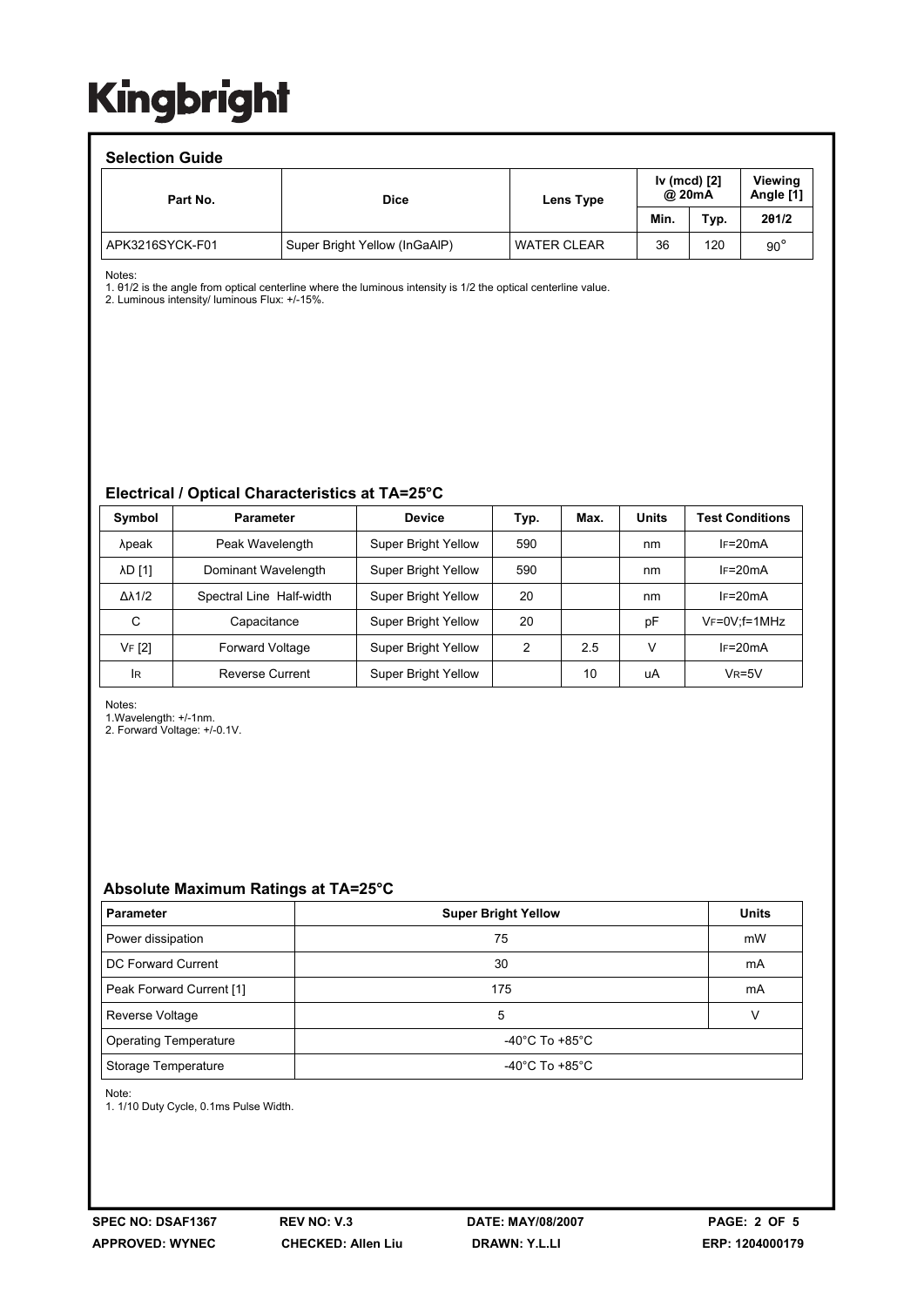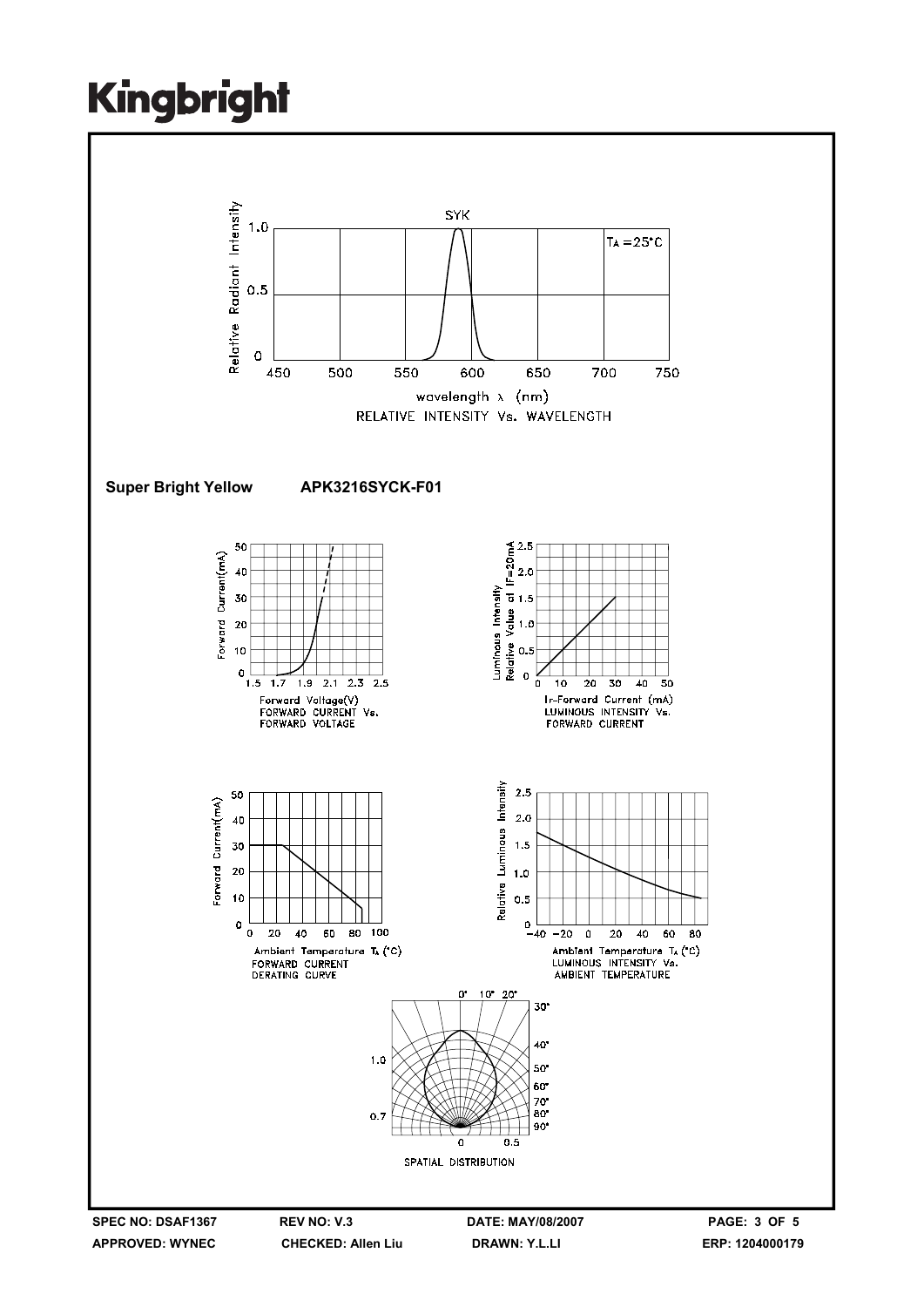